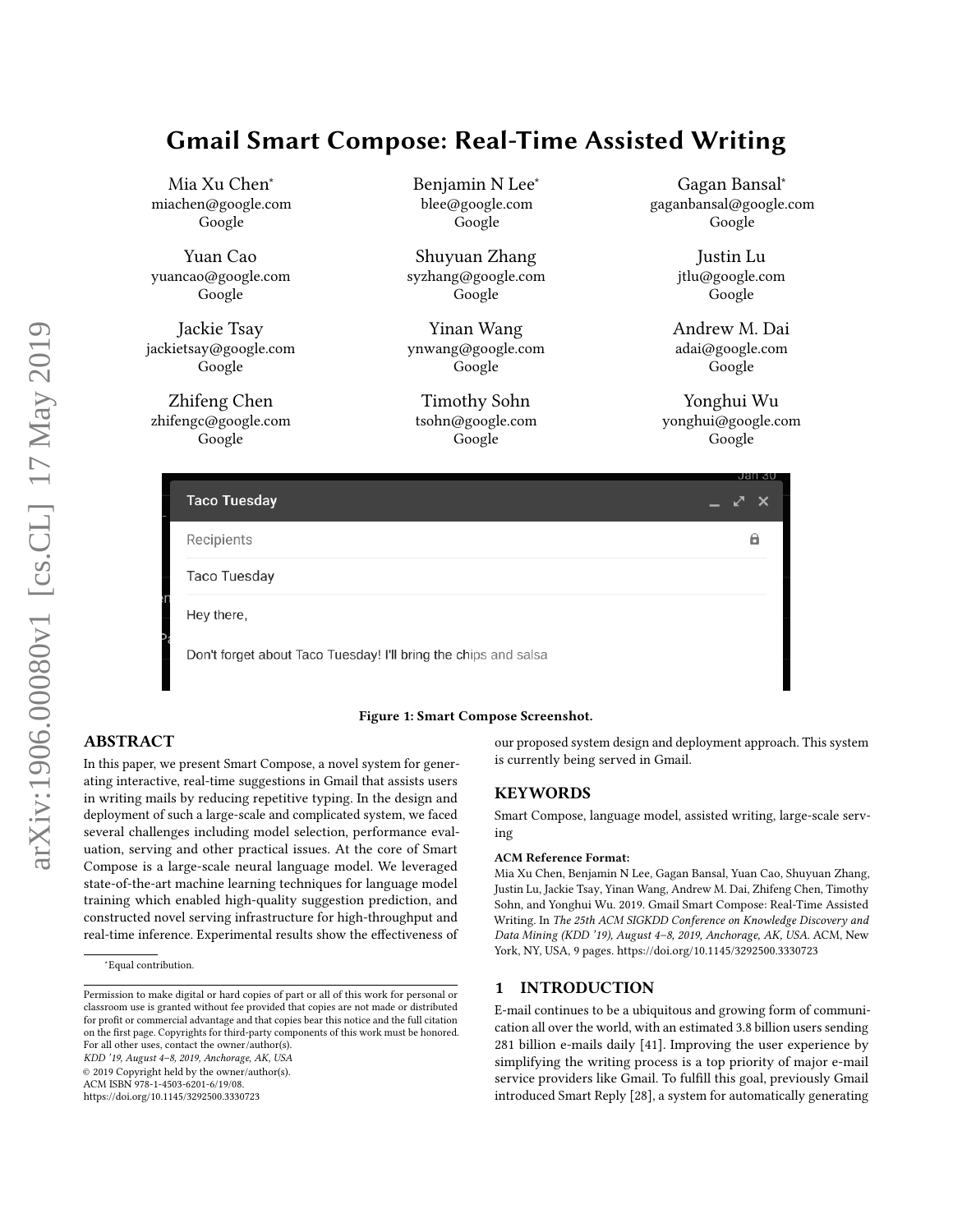short replies in response to incoming e-mail messages. While such a feature significantly reduces user response time, the suggestions are constrained to short phrases and appear only once in the composition process. Even with an initial suggestion, drafting longer messages can still be a time-consuming process, and is arguably one in which the user most needs accurate and frequent suggestions.

In this paper, we introduce Smart Compose, a system for providing real-time, interactive suggestions to help users compose messages quickly and with confidence in Gmail. Smart Compose helps by cutting back on repetitive idiomatic writing via providing immediate context-dependent suggestions. Unlike Smart Reply, Smart Compose assists with composing new messages from scratch and provides much richer and more diverse suggestions along the way, making e-mail writing a more delightful experience. Each week, the system saves users over one billion characters of typing.

At the core of Smart Compose is a powerful neural language model trained on a large amount of e-mail data. The system makes instant predictions as users type. To provide high quality suggestions and a smooth user experience, we need to properly handle a variety of issues including model evaluation and large-scale inference, which we detail below.

#### 1.1 Challenges

In creating Smart Compose, we faced several challenges not considered by previous work.

- Latency. A key difference between Smart Compose and the previously described Smart Reply system is its real-time nature. Since suggestions appear as the user is typing, minimizing end-to-end latency is critical. The system requires the 90th percentile latency to be under 60ms.<sup>[∗](#page-0-0)</sup> Model inference needs to be performed on almost every keystroke, which can be particularly challenging for neural language models that are computationally expensive and not easily parallelized.
- Scale. Gmail is used by more than 1.5 billion diverse users. In order to produce suggestions that will be useful to most users, the model needs to have enough capacity so that it is able to make tailored, high-quality suggestions in subtly different contexts.
- Personalization. Users often have their own unique e-mail writing styles. In order to make Smart Compose suggestions more similar to what the users would normally write, the new system needs to capture the uniqueness of their personal style.
- Fairness and Privacy. In developing Smart Compose, we need to address sources of potential bias in the training process, and have to adhere to the same rigorous user privacy standards as Smart Reply, making sure that our models never expose user's private information. Furthermore, we had to develop this system without anyone on the project being able to look at the underlying data.
- Metrics Design. It is expensive and inefficient to directly evaluate candidate models on real user groups in online settings,

we therefore need to devise proper efficient offline evaluation strategy and metrics which correlate well with online metrics that are critical to the product.

We give a detailed account for each of the challenges listed above in the remaining of the paper. Section [2](#page-1-0) introduces related work, especially the application of language models in different tasks; Section [3](#page-2-0) describes data preparation procedures, model architecture and evaluation criteria; Section [4](#page-4-0) gives an account of the production system and how we handle practical issues for high-quality serving; Section [5](#page-5-0) and Section [6](#page-6-0) describe two extensions to the main Smart Compose model: personalization and internationalization; Section [7](#page-7-0) addresses privacy and fairness concerns.

## <span id="page-1-0"></span>2 RELATED WORK

Smart Compose is an example of a large-scale language model application. Language modelling is a fundamental and indispensable component of many natural language processing (NLP) and automatic speech recognition (ASR) systems [\[23,](#page-8-4) [27,](#page-8-5) [32,](#page-8-6) [35\]](#page-8-7). Traditionally language models were dominated by n-gram models and their variants. In recent years with the rapid development in deep learning techniques, a multitude of neural network-based language models have been proposed, significantly improving state-of-theart performance [\[3,](#page-8-8) [26,](#page-8-9) [36,](#page-8-10) [37,](#page-8-11) [40,](#page-8-12) [49,](#page-8-13) [51\]](#page-8-14). In practice, language models are often integrated with upstream models to improve fluency of generated candidate word sequences. Language models alone can also be used in cases like input method to provide suggestions for subsequent words and to accelerate user typing (see for example  $[4, 16]$  $[4, 16]$ ).

Despite the superior quality realized by neural language models, serving these models in large-scale brings a lot of challenges. The traditional n-gram language model permits easy factorization in probability computation and compact representation forms like finite state automaton [\[38\]](#page-8-17), which makes it amenable to large-scale distributed serving [\[6,](#page-8-18) [14\]](#page-8-19). Neural language models in contrast, are stateful, heavy-weight and computationally expensive. By leveraging the latest deep learning model inference technologies [\[17,](#page-8-20) [25\]](#page-8-21), our Smart Compose system gives one example of how neural language models can be served at industry-scale for billions of users.

Perhaps most related to the application of Smart Compose is Google's Smart Reply [\[28\]](#page-8-2). Smart Reply generates automated response suggestions for e-mails. It relies on a sequence-to-sequence model [\[45\]](#page-8-22) which first reads a message with an encoder, then outputs a distribution over a set of possible replies. Smart Compose differs from Smart Reply in several ways: First of all, Smart Reply only needs to generate responses once for each mail, whereas Smart Compose attempts to suggest possible extensions for every sentence prefix a user has typed in real time. Secondly, the possible responses given by Smart Reply is constrained to a relatively small human-curated whitelist with limited context-dependency, in contrast Smart Compose suggestions are more open-ended, flexible and sensitive to context. These differences are expected to improve the user mail-writing experience, but also bring about many challenges in model training, evaluation and serving.

The Smart Compose model is extended for personalization, as detailed in Section [5.](#page-5-0) As an important feature, personalization has been considered as a specific language model adaptation techniques

<sup>∗</sup>According to [\[39\]](#page-8-3), 0.1 second is about the limit for having the user feel that the system is reacting instantaneously.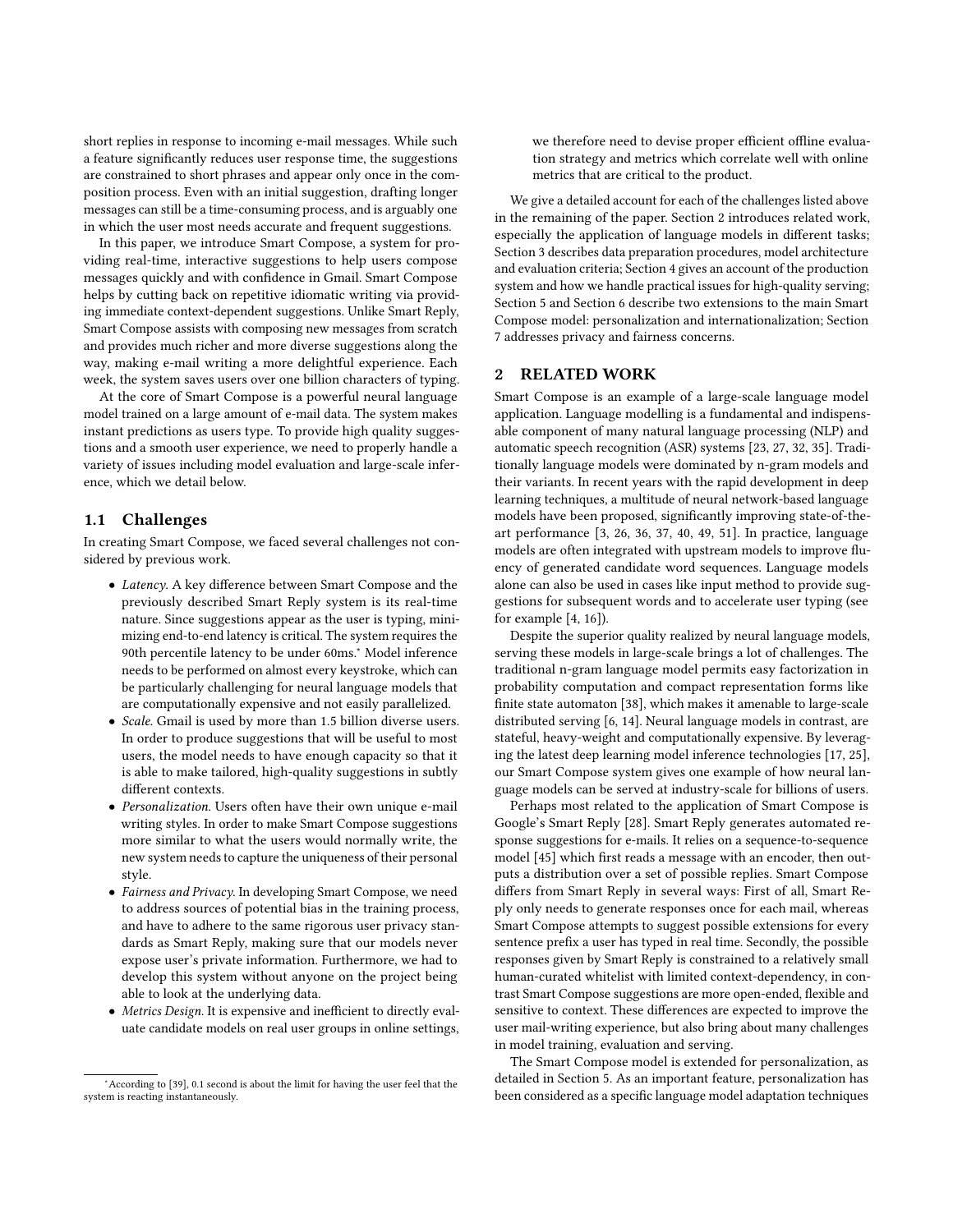in various applications, see for example [\[21,](#page-8-23) [22,](#page-8-24) [34,](#page-8-25) [47,](#page-8-26) [50\]](#page-8-27). In terms of the personalized model architecture, perhaps most close to our approach is Chen et al. [\[11\]](#page-8-28), which is also a linear interpolation between an n-gram and recurrent neural network language model. Another extension of Smart Compose is the multilingual model as described in Section [6.](#page-6-0) Multilingual models are critical for internationalization, and are an active research topic in NLP, especially for tasks like machine translation, see for example [\[15,](#page-8-29) [24,](#page-8-30) [33\]](#page-8-31). Our approach is much inspired by Johnson et al. [\[24\]](#page-8-30) in that we also consider using wordpieces and shared models for all languages.

## <span id="page-2-0"></span>3 FINDING THE RIGHT MODEL

The fundamental task in Smart Compose is to predict a sequence of tokens of variable length, conditioned on the prefix token sequence typed by a user and additional contextual information. Similar to most sequence prediction tasks, during training, the objective is to maximize the log probability of producing the correct target sequence given the input for all data samples in the training corpus.

## 3.1 Data

We use user-composed e-mails as the training data for Smart Compose models. We tokenize the e-mails into words or wordpieces. Further, we also include other contextual information like:

- Previous e-mail in case the composed e-mail was a response.
- Subject of the e-mail.
- Date and time of the composed e-mail.
	- These features help the model suggest appropriate responses like Good morning and Good evening based on the time of the day and Happy new year and Happy Thanksgiving based on month of the year. They are used as discrete features for our model.
- Locale of the user composing the e-mail.
	- This feature helps the model distinguish between different spellings like behavior and behaviour between en-US and en-GB locales.

We pre-process the data similar to that described in [\[28\]](#page-8-2), namely

- Language detection: The language of the message is identified and messages outside of the language for which the model is being built are discarded.
- Segmentation/Tokenization: Sentences boundaries are identified for the content features. Further, sentences are broken into words and punctuation marks.
- Normalization: Infrequent words and entities like personal names, URLs, e-mail addresses, phone numbers etc. are replaced by special tokens.
- Quotation removal: Quoted original messages and forwarded messages are removed.
- Salutation/close removal: Salutations like Hi John and closes such as Best regards, Mary are removed.

All the experiments in this section were conducted on English data. After the pre-processing steps, there are about 8 billion English messages in our data set. We split the data set into 80% for training and 20% for test. For English, we use word-level models. Our vocabulary contains the most frequent 50k English words.

#### <span id="page-2-2"></span>3.2 Model Architecture

At its core, Smart Compose is a sequence prediction task, so a key aspect of our work is comparing and understanding state-of-theart sequence generation models in this context. One important design goal we take great care of is how to properly take advantage of contextual information for more adaptive and accurate suggestion generation. The contextual information we consider includes subject, previous mail body, date, time and locale, which provide sufficient cues for the model to be adapted to the current user composition environment.

For this purpose, we discuss three approaches in this section. In all these approaches, the conditional inputs, including tokenized e-mail content, categorical features such as date, time and locale, are fed to the language model through an embedding layer.

<span id="page-2-1"></span>

Figure 2: Smart Compose language generation as language model tasks.

- Language Model A (LM-A). In this approach (Figure [2a\)](#page-2-1), we formulate the problem as a language modeling task. The input sequence to the language model is the current e-mail body prefix. We encode the context via a dedicated context encoder and then combine the encodings with the input sequence at each time step. For simplicity, we use the averaged token embeddings as our context encoding for each field, which is then concatenated with the e-mail prefix.
- Language Model B (LM-B). In the second approach (Figure [2b\)](#page-2-1), we pack the subject sequence, the previous e-mail body sequence and the current body sequence into a single sequence, with a special token to separate different types of fields. This merged sequence is used as the input to the language model. Compared to LM-A, this approach is simpler in model structure, but it also leads to much longer sequence length.
- Sequence-to-Sequence Model (Seq2Seq). In this approach (Figure [3\)](#page-3-0), the problem is formulated as a sequence-to-sequence prediction task similar to neural machine translation, where the source sequence is the concatenation of the subject and the previous e-mail body (if there is one), and the target sequence is the current e-mail body. Through the attention mechanism, a Seq2Seq model has the potential advantage of better understanding the context information.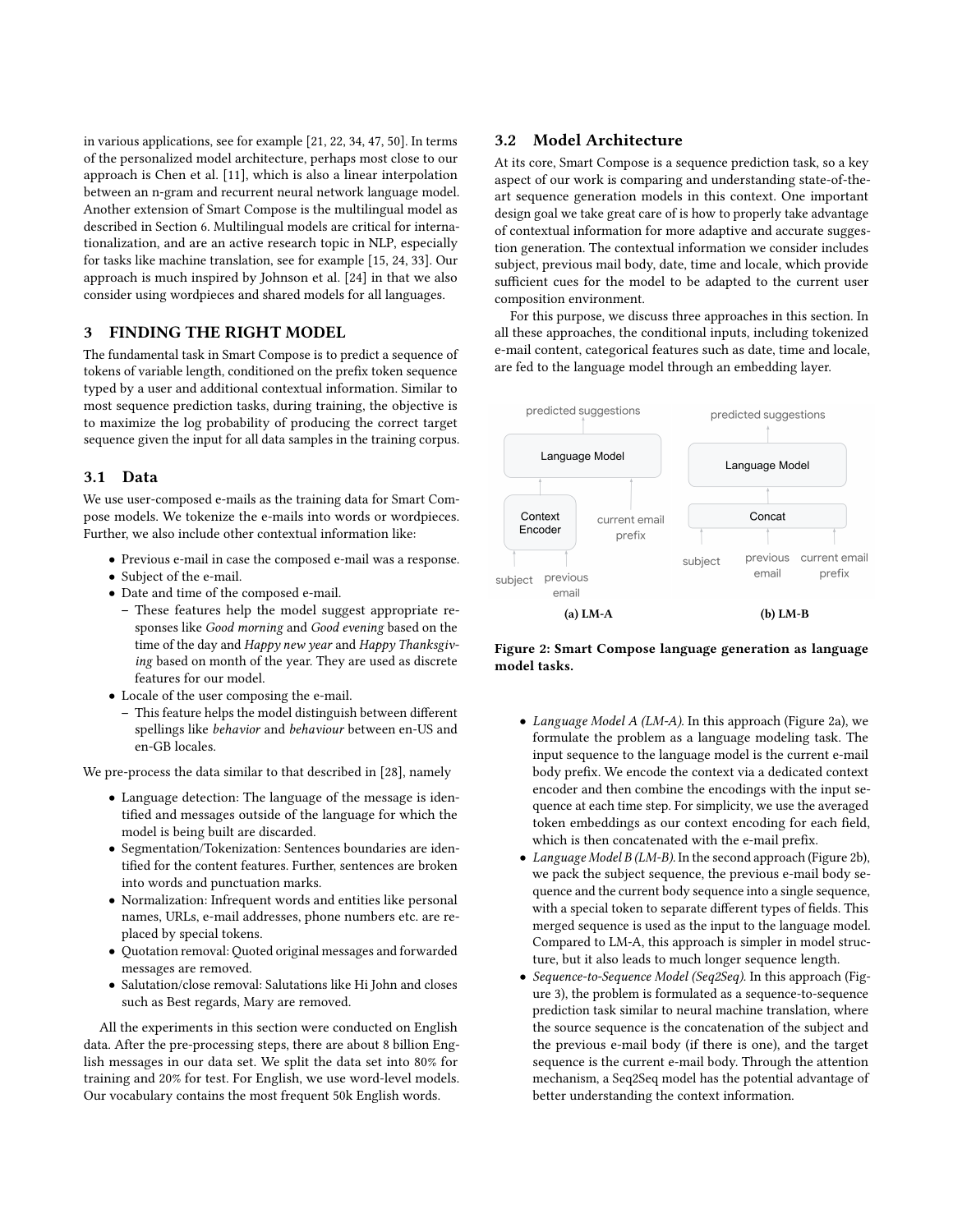<span id="page-3-0"></span>

Figure 3: Smart Compose language generation as a Seq2Seq task.

## 3.3 Triggering

At inference time, we feed in necessary context fields (subject, previous e-mail body, etc.) to the model and use a beam search procedure to generate n best suggestions.

We do this by maintaining a heap of m best candidate sequences. At each beam search step, new candidates are generated by extending each candidate by one token and adding them to the heap. Specifically, for each candidate sequence, we use the output of the softmax to get a probability distribution over the vocabulary, select the top k most likely tokens and add the k possible extensions into the heap. We do this for all candidate sequences. At the end of the step, the heap is always pruned to only keep m best candidates. Each candidate sequence is considered complete when a sentence punctuation token or a special end-of-sequence (<EOS>) token is generated, or when the candidate reaches a predefined maximum output sequence length. Upon completion, a candidate sequence will be added to the set of generated suggestions. The beam search ends when no new candidate sequences are added.

In practice, we provide only the top suggestion to users only when the model is "confident" enough about that suggestion. We use a length-normalized log conditional probability as the confidence score of each suggestion sequence and define a triggering threshold based on a target triggering frequency/coverage. This confidence score is also used as the value for the ordering within the candidate heap during beam search.

#### 3.4 Evaluation

We evaluate the models using the following two metrics:

• Log Perplexity is a typical measure used for language model evaluation [\[23\]](#page-8-4). It is calculated as

Log Perplexity(x) = 
$$
-\sum_{x} p(x) \log p(x)
$$
 (1)

where x is the ground truth label and  $p(x)$  is the model. The perplexity metric measures how well a model fits the data. A model with lower perplexity assigns higher probabilities to the true target tokens, thus is expected to be more superior for prediction.

• ExactMatch@N[\[42\]](#page-8-32) measures, for a predicted phrase that is N words long, the percentage of predicted phrase that exactly matches the first N words in the ground truth text. This metric allows us to measure how each model performs

at different suggestion length. In this paper, we report an averaged ExactMatch number by weighted averaging the ExactMatch for all the lengths up to 15. To ensure a fair comparison, we first select model-specific triggering confidence thresholds to make sure all models have the same coverage, and then compute the ExactMatch results out of triggered suggestions.

#### 3.5 Experiments

In each of the approaches described in Sec [3.2,](#page-2-2) we studied both Recurrent Neural Networks (RNN) and Transformer [\[48\]](#page-8-33)-based model architectures and explored multiple model size variations.

Our RNN-based models use LSTM [\[20\]](#page-8-34) layers, with residual connections [\[19\]](#page-8-35) between consecutive layers. We use the Adam optimizer [\[31\]](#page-8-36) and adjust the learning rate according to the schedule proposed for RNMT+ models in Chen et al. [\[10\]](#page-8-37). We also apply uniform label smoothing [\[46\]](#page-8-38). For Transformer models, we follow the optimizer settings and learning rate schedule described in Vaswani et al. [\[48\]](#page-8-33). During training, we also use adaptive gradient clipping: a training step is discarded completely if the log of the gradient norm value exceeds four standard deviations of its moving average. We use synchronous training [\[9\]](#page-8-39) for all models. Each of the experiments presented in this section were trained on 32 NVIDIA P100 GPUs.

Table [1](#page-3-1) shows the results of LSTM and Transformer models using LM-A with different model sizes. For comparison, we also provide the result of a baseline LSTM language model (first row in the table) without any context embeddings from subject or previous e-mail. For all LSTM models, the token embedding size is 256. In LM-A, by concatenating step embedding with the average token embeddings from the subject and previous e-mail body, the input dimension to the LSTM is 768. For the Transformer experiments, we use 6 layers and 8 attention heads. We set the embedding size to  $\frac{1}{3}$ layers and 8 attention neads. We set the embedding size to  $\frac{1}{3}a_{model}$ <br>so that the actual input dimension to the Transformer model is  $d_{model}$ .

<span id="page-3-1"></span>Table 1: Results using the LM-A approach. LSTM-l-h refers to an LSTM model with l layers and h hidden units per layer. Transformer- $d_{model}$ - $d_{ff}$  is a Transformer model with model dimension  $d_{model}$  and feed-forward inner layer dimension  $d_{ff}$ .

| Model                    | # Params | Training<br>Time (h) | Test Log<br>Perplexity |
|--------------------------|----------|----------------------|------------------------|
| LSTM-2-1024 (no context) | 77.7M    | 72                   | 3.39                   |
| <b>LSTM-2-1024</b>       | 79.8M    | 74                   | 3.26                   |
| <b>LSTM-4-1024</b>       | 96.6M    | 80                   | 3.19                   |
| <b>LSTM-6-1024</b>       | 113.3M   | 120                  | 3.18                   |
| <b>LSTM-2-2048</b>       | 171.9M   | 138                  | 3.13                   |
| Transformer-768-2048     | 84.3M    | 202                  | 3.08                   |
| Transformer-768-4096     | 103.2M   | 212                  | 3.03                   |
| Transformer-768-8192     | 141.0M   | 366                  | 2.96                   |
| Transformer-1536-8192    | 310.2M   | 387                  | 2.90                   |
|                          |          |                      |                        |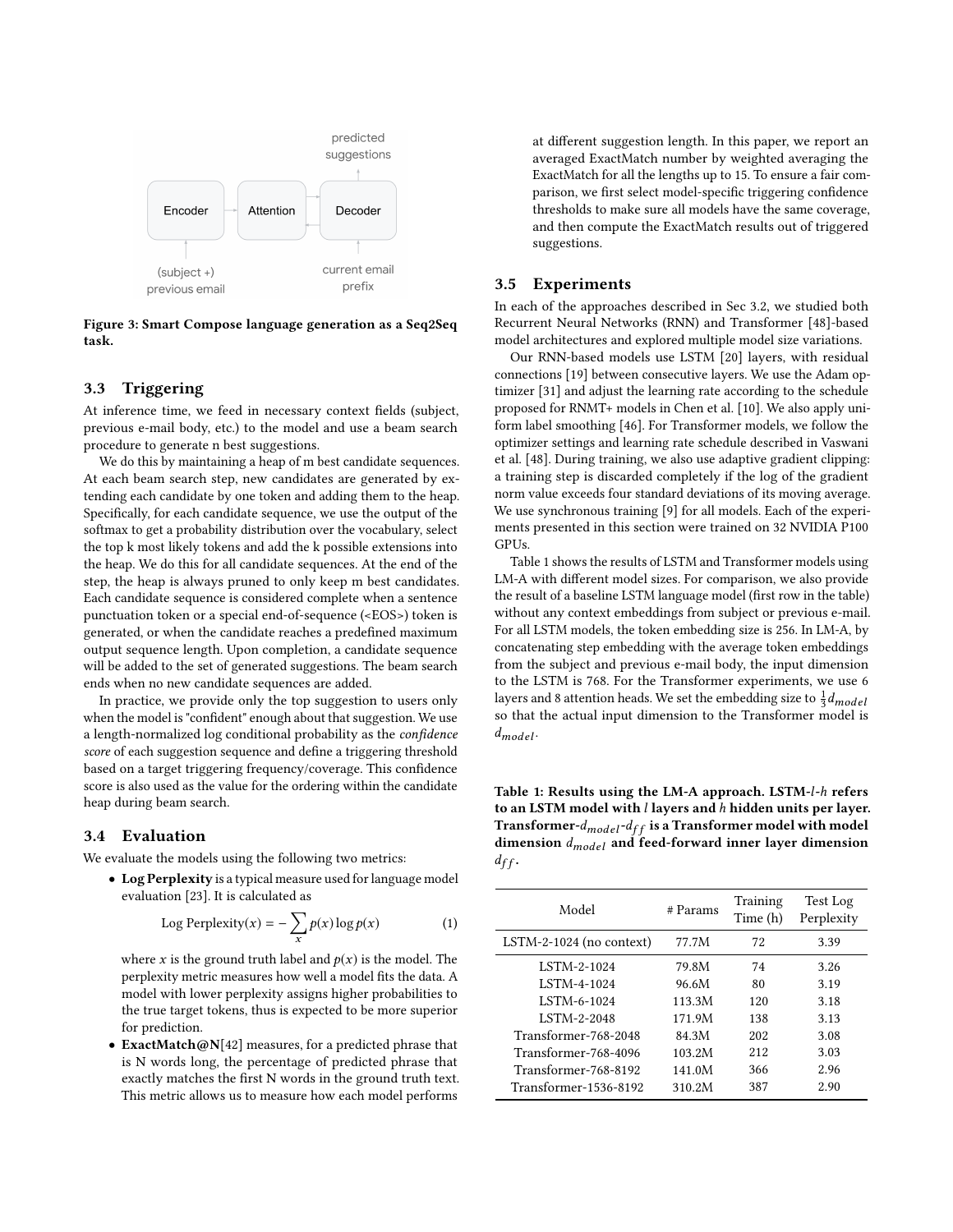We observed that for the LSTM-2-1024, simply by joining the averaged embeddings from subject and previous e-mail to the model input reduces the test log perplexity by 0.13, showing that contextual information indeed helps improving model quality. For both LSTM and Transformer models, increasing the model capacity by increasing model width and/or depth yields lower perplexities. At a similar level of model capacity in terms of the number of model parameters, Transformer tends to have better quality than LSTM model. For example, the log perplexity of a 84M-parameter Transformer is lower than that of a 80M-parameter LSTM model by 0.18.

<span id="page-4-1"></span>Table 2: ExactMatch results using the LM-A approach.

| @1     | @2     | @3     | @5     | Overall    |
|--------|--------|--------|--------|------------|
| 84.63% | 51.88% | 40.25% | 31.82% | 66.99%     |
| 84.89% | 54 35% | 43.79% | 36.18% | 68.31%     |
| 83.93% | 51.97% | 43.37% | 41.10% | 66.94%     |
| 85.33% | 53.14% | 47.87% | 43.92% | 67.73%     |
|        |        |        |        | ExactMatch |

We take four of the models from Table [1](#page-3-1) and report the Exact-Match results in Table [2.](#page-4-1) We observed that perplexity difference in general translates to the ExactMatch metric, especially on longer suggestions. However, since the majority of suggestions tend to be short, the quality gap in terms of the overall average ExactMatch is less pronounced.

Table 3: Results using the LM-B approach.

<span id="page-4-2"></span>

| Model                 | # Params | Training<br>Time (h) | Test Log<br>Perplexity |
|-----------------------|----------|----------------------|------------------------|
| LSTM-2-1024           | 77.7M    | 72                   | 3.26                   |
| Transformer-512-2048  | 80.2M    | 156                  | 3.08                   |
| Transformer-2048-8192 | 507.0M   | 480                  | 2.86                   |

Table [3](#page-4-2) shows our results with both model types using the LM-B approach. We observed that given the same model type and capacity, LM-A and LM-B lead to very similar model quality as well as convergence time.

Table 4: Results using the Seq2Seq approach.

<span id="page-4-3"></span>

| Model                 | # Params | Training<br>Time (h) | Test Log<br>Perplexity |
|-----------------------|----------|----------------------|------------------------|
| LSTM-2-1024           | 179.7M   | 77                   | 3.09                   |
| Transformer-1024-8192 | 430.7M   | 168                  | 2.96                   |
| BILSTM-6-LSTM-8-1024  | 452.6M   | 198                  | 2.98                   |

Table [4](#page-4-3) summarizes the results with the seq2seq approach. In our baseline seq2seq model, both encoder and decoder have two 1024 dimensional LSTM layers. We can see that the LSTM seq2seq model

outperforms the LSTM language models with similar number of model params, indicating that an encoder-decoder architecture with attention is more effective in modeling the context information.

Along this line of experiments, we also evaluated how well the state-of-the-art seq2seq models from neural machine translation can perform on the Smart Compose task. Specifically, we selected Transformer Big model from Vaswani et al. [\[48\]](#page-8-33) and an RNN-based RNMT+ model from Chen et al. [\[10\]](#page-8-37). In Table [4,](#page-4-3) Transformer-1024- 8192 is the Transformer Big model, where both the encoder and the decoder have 6 Transformer layers, with model dimension 1024 and feed-forward inner layer dimension 8192. BiLSTM-6-LSTM-8-1024 is the RNMT+ model, where there are 6 bidirectional LSTM layers in the encoder and 8 unidirectional LSTM layers in the decoder. We followed the implementations of the two models released in Tensorflow-Lingvo[\[44\]](#page-8-40). Without any parameter tuning, both Transformer Big model and RNMT+ perform fairly well on the Smart Compose data, with perplexity on par with each other and better than our LSTM seq2seq model baseline.

#### <span id="page-4-0"></span>4 PRODUCTION SYSTEM

Smart Compose is implemented within a streaming RPC server. Application logic that runs in a higher-level Gmail service determines whether a message is eligible for Smart Compose and thus, whether or not to initiate a streaming session with the Smart Compose server. With each new keystroke the user types, new requests are presented to the server.

#### 4.1 Life of a Smart Compose Request

Each Smart Compose request is composed of a sequence of prefix encoding steps and beam-search steps. Each of these steps involves computing a single time-step inference of the language model. During the prefix-encoding phase, the goal is to obtain the final hidden states of the language model, which represent the full encoding of the prefix. The beam-search phase then explores hypothetical extensions of the prefix, keeping track of plausible candidate suggestions.

4.1.1 Context encoding. The embedding look-ups for features like the previous message body, e-mail subject, date/time etc. are computed once and concatenated to the token embeddings that are fed every time-step in the subsequent phases.

4.1.2 Prefix encoding steps. Each complete prefix token is fed into the language model along with the previous hidden state output. Since a user has a sticky assignment to a server, much of this computation can typically be skipped by using cached results from previous requests. Thus, the cost of prefix encoding is typically proportional to how much the user has typed since the last request.

4.1.3 Beam Search steps. If the prefix ends mid-word, the first step of beam search starts constrained by only feasible completions of the prefix. In this manner, we can do partial word completions, although our model has a word-level vocabulary. Application parameters control the maximum number of steps to run beam search and valid tokens to end consideration of a beam. For instance, if we do not wish to suggest beyond a sentence, the period token would indicate a completed beam. Additionally, tokens that are offensive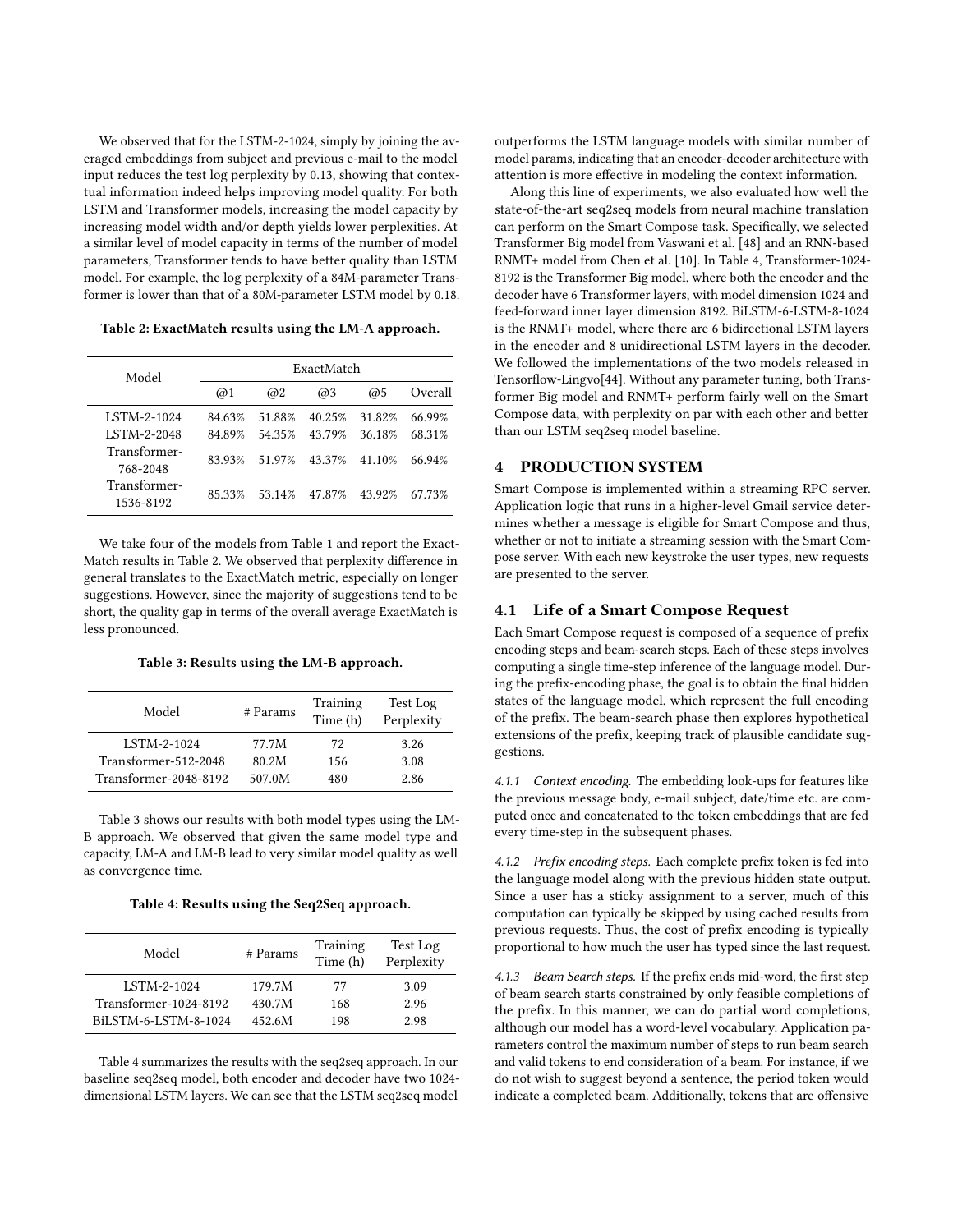<span id="page-5-1"></span>Table 5: Relative beam search latency using the LM-A approach (measured on CPU). All numbers are compared against the LSTM-2-1024's per-step latency.

| Model                     | Step  | Suggestion |          |           |         |
|---------------------------|-------|------------|----------|-----------|---------|
|                           |       | $1 - 5$    | $6 - 10$ | $11 - 15$ | Overall |
| LSTM-2-1024               | 1x    | 3.91x      | 8.51x    | 12.53x    | 9.51x   |
| <b>LSTM-2-2048</b>        | 2.29x | 8.78x      | 19.60x   | 29.13x    | 20.87x  |
| Tranformer-<br>768-2048   | 2.22x | 10.78x     | 17.58x   | 28.27x    | 19.71x  |
| Transformer-<br>1536-8192 | 5.42x | 25.51x     | 40.87x   | 69.84x    | 37.96x  |

or otherwise undesirable for product reasons can be dropped at this stage.

## 4.2 Balancing Quality and Inference Latency

Table [5](#page-5-1) summarizes the relative latency results of beam search for the previously mentioned four models in Table [2.](#page-4-1) We show the latency per decoding step as well as latency per suggestion, averaged over all samples in our test set. All numbers are compared against the LSTM-2-1024's per-step latency. For per-suggestion latency, we further divide all suggestions into three buckets based on suggestion length (for example, the bucket "1-5" groups the suggestions of length between 1 and 5) and show both bucket-based latency and overall latency.

Within the same model type, increasing the model size naturally leads to latency increase. Note that despite the quality advantage of Transformer model over a similar-sized LSTM model, the average decoding latency of Transformer is much worse than LSTM on both per-step and per-suggestion basis. This is due to keeping track of self-attention keys and values from all previous decoding steps for all the layers of the model. As the number of decoding steps increases, each new step becomes more expensive, which also explains the growing latency gaps between Transformer and LSTM models as the suggestions get longer.

Despite the superior quality from Transformer-based Language Models and more sophisticated seq2seq models, due to the strict production latency constraint and very high request volume, we conclude that LM-A is the most production-appropriate model. We notice that the quality gap between the RNN-based model and Transformer based model is less evident in the ExactMatch metric than in the log perplexity metric, the former of which is more important to production. We hypothesize that this is because the improvement in the log perplexity metric is mostly in places where the model is relatively low in confidence and Smart Compose is unlikely to be triggered.

Table [6](#page-5-2) shows some of the suggestions generated by our production model. In many cases, the model is able to capture well the context from subject and previous email, despite the simplistic approach of using averaged embeddings to encode each field.

<span id="page-5-2"></span>Table 6: Example suggestions from production Smart Compose model. In the last column, the current e-mail prefix is separated from the generated suggestion by a '+' sign.

| Subject  | Previous e-mail    | Current e-mail + Suggestion     |
|----------|--------------------|---------------------------------|
|          | Thank you!         | $Y + \sigma u'$ re welcome      |
|          | Do you want tea?   | $Y + es$ please                 |
| Meet     |                    | Look $f +$ orward to seeing you |
| Thursday | Thursday is great! | I will work on $T + hursday$    |
| Tuesday  | Tuesday is great!  | I will work on $T + uesday$     |

<span id="page-5-3"></span>Table 7: Relative request latency and relative throughput comparison to CPU baseline.

| Platform |            | Rel. Latency | Rel. Throughput |
|----------|------------|--------------|-----------------|
|          | <b>CPU</b> | 1x           | 1x              |
|          | TPIJv1     | 0.16x        | 13.3x           |
|          | TPIJv2     | 0.10x        | 93.3x           |

## 4.3 Accelerating Inference

In order to meet product requirements at scale, it was clear that using hardware accelerators would be necessary. Initially, the firstgeneration tensor processing unit (TPU) [\[25\]](#page-8-21) was used to accelerate matrix-multiplications and activation functions. However, some unsupported operations such as SoftMax would still be performed on the CPU host. Subsequently, inference was moved to the secondgeneration "Cloud TPU" [\[17\]](#page-8-20) which has hardware support for a larger amount of Tensorflow operations. The XLA just-in-time compiler [\[18\]](#page-8-41) was used to optimize the graph of operations and fuse operations appropriately for targeting the Cloud TPU hardware. Thus, most of the operations are executed on the TPU accelerator, whereas the host CPU takes care of application logic, caching and beam search book-keeping. In Table [7,](#page-5-3) the 90th percentile request latency and total throughput of the various platforms is shown.

To fully take advantage of the hardware accelerator and to increase the maximum throughput, we batch work across requests. We can batch both prefix encoding steps and beam search steps together for the same language model.

#### 4.4 Accelerating Training

Production Smart Compose models are trained using Cloud TPU accelerators in a "quarter-pod", 64-chip setup. Using the same hardware platform for training and serving provides a convenient consistency as there are no longer training/serving skews such as training in floating-point but serving with quantization.

#### <span id="page-5-0"></span>5 PERSONALIZATION

E-mail writing style can vary a lot from person to person. Applying a single language model uniformly to everyone falls short in capturing the uniqueness of the personal writing style and vocabulary. In order to capture the personal mail writing styles without adding too much burden for serving, we train for each user a light-weight language model adapted to the user's personal mail data.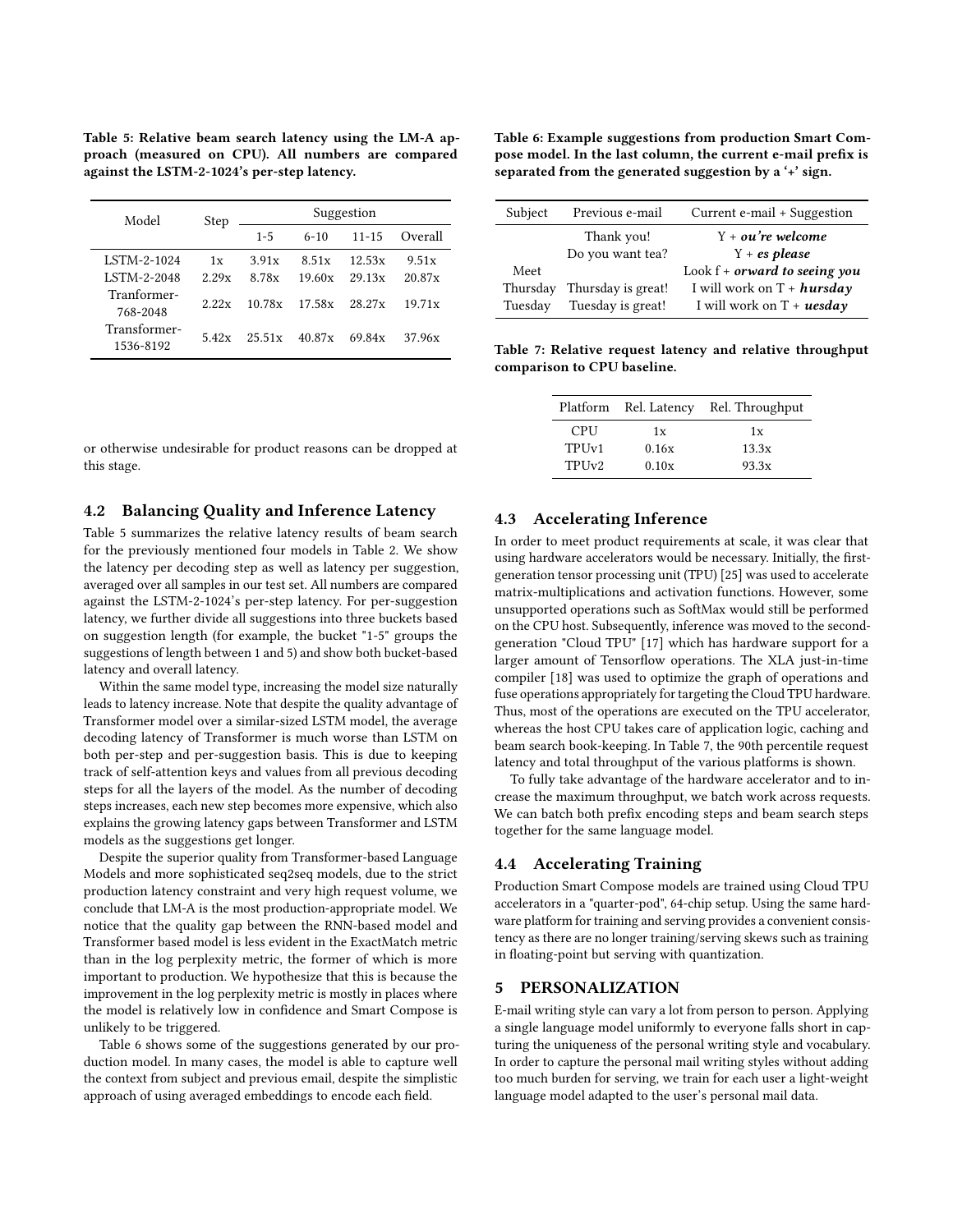<span id="page-6-2"></span>Table 8: Suggestions illustrating the contribution of each model on one of our testing accounts.

| Model         | Current e-mail + Suggestion           |
|---------------|---------------------------------------|
| Global-only   | Will this work for sm $+$ all group?  |
| Personal-only | Will this work for $sm + artompose$ . |
| Blended       | Will this work for sm + artcompose?   |

#### 5.1 Model

Due to the large user base of Gmail and strict user data protection policies, personalized model needs to be small, adaptive, easy for serving and periodical re-training. We therefore choose an n-gram language model with Katz-backoff [\[29\]](#page-8-42) for this purpose. Compared to a RNN-based model, the Katz n-gram model is easier to train and require much less data to attain a reasonable quality. For efficient storage and inference, we follow common practice and represent the language model in compact weighted finite automata (WFA) format [\[1\]](#page-8-43).

The final prediction probabilities are given by the linear interpolation between the personal and global models, computed at each time step of the beam search procedure:

$$
P_{\text{final}} = \alpha P_{\text{personal}} + (1 - \alpha) P_{\text{global}} \tag{2}
$$

where  $\alpha \in [0, 1]$ . Ideally, the interpolation weight  $\alpha$  can be context-<br>dependent and estimated by a dedicated model (see for examdependent and estimated by a dedicated model (see for example Bakhtin et al. [\[2\]](#page-8-44)). However, in order to avoid introducing too much overhead due to personalization, we keep the model as simple as possible and make use of a constant interpolation weight. The value of the weight is first estimated from offline experiments, then verified by online experiments to ensure suggestion quality improves compared with using global model alone.

#### 5.2 Data

For each user, a dedicated n-gram language model is trained on his or her "Sent" e-mails in the past a few months. The personal vocabulary is extracted from the same data set according to word frequency with a minimum number of word occurrence threshold, and the vocabulary size is constrained to be below a maximum threshold. Since there are always some out-of-vocabulary (OOV) words that are not included in either the global or personal vocabularies, we assign OOVs a tiny probability to ensure that the probability of all possible words sum up to one.

#### 5.3 Evaluation

The performance of the personalized model is sensitive to the interpolation weight  $\alpha$ . Figure [4](#page-6-1) demonstrates the offline evaluation metric results. We ran the evaluation on real user data for 11 rounds, each round using a different blending weight  $\alpha$  ("Global-only" is the case where  $\alpha = 0$ ). For fair comparison, we tried our best to adjust the confidence threshold so that the coverage in different experiments are roughly the same and on par with the global-only model.

Overall, the ExactMatch numbers show that personalized models outperform the global model when  $\alpha$  is properly set. The performance improves as we increase the  $\alpha$  value, peaks at 0.4, and starts to drop as we further tune up the value. This makes sense since the global model alone ( $\alpha = 0$ ) fails to capture personal styles while a pure personal ngram model ( $\alpha = 1$ ) is not as powerful as the global neural language model in making generic predictions. After we launched the personalized model to production, we have observed around 6% relative gain in the Click-Through-Rate (CTR) of suggestions and 10% relative gain in ExactMatch. In Table [8,](#page-6-2) we also show some examples comparing the suggestions given by global, personal and interpolated models. It can be seen that while global model only makes general suggestions, with the help of personal model the suggestions become tailor-made for individual users.

<span id="page-6-1"></span>

Personal model weight

Figure 4: Offline evaluation on personal model with different blending weights.

#### <span id="page-6-0"></span>6 MULTILINGUAL MODEL

In extending Smart Compose models to other languages including Spanish (es), French (fr), Italian (it) and Portuguese (pt), we set out to explore the path of multilingual models. Multilingual models have the advantage of being easier to maintain and serve, while allowing low-resource languages to benefit from high-resource languages in terms of model quality. Since word-level multilingual models require a large vocabulary size to account for rare words in each language, it would make the models prohibitively slow to serve within systems with strict latency requirements. We use WordPiece [\[43\]](#page-8-45) models and split the tokens into sub-word units (wordpieces). In this way, we can limit the shared wordpiece vocabulary size while still maintaining a low OOV rate for tokens in the individual languages.

There are about 4 billion Spanish messages, 2 billion French messages, 1 billion Italian messages and 2 billion Portuguese messages in our data set. Similar to English, we split the data set of each language into 80% for training and 20% for test.

To have a better assessment of the model quality, we compare our multilingual wordpiece model with both monolingual word models and monoligual wordpiece models for each of the four languages. For the experiments conducted in this section, we use a vocabulary size of 50k for all word and wordpiece vocabularies and use the same model architecture (LSTM-2-1024 using LM-A approach) and the same training configurations for all models.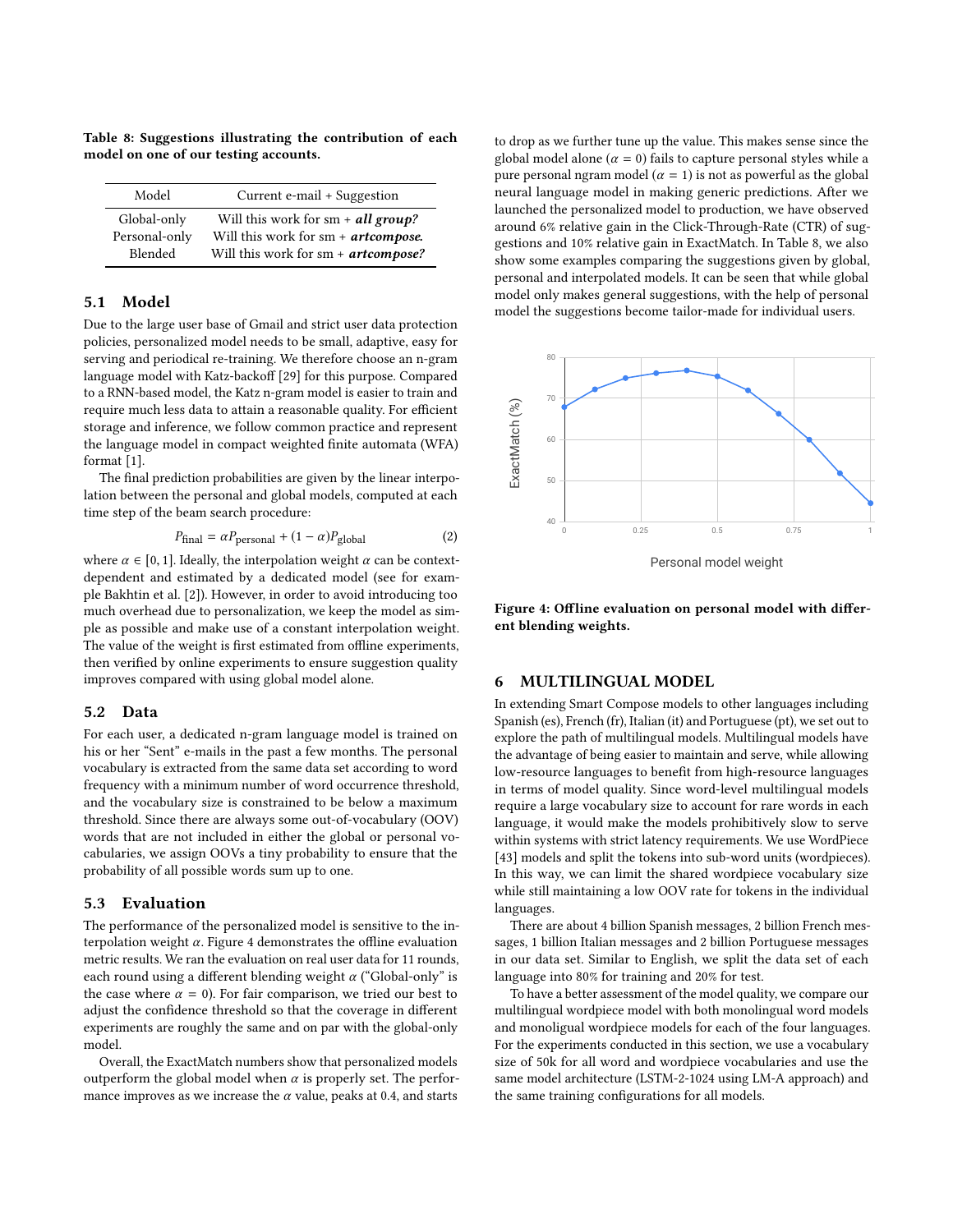<span id="page-7-1"></span>Table 9: Perplexity and ExactMatch results comparing monolingual and multilingual models.

|    | Model                  | ExactMatch | Test Log<br>Perplexity |
|----|------------------------|------------|------------------------|
|    | monolingual word       | 75.90%     | 2.85                   |
| es | monolingual wordpiece  | 72.59%     | 2.95                   |
|    | multilingual wordpiece | 71.73%     | 2.98                   |
|    | monolingual word       | 70.75%     | 2.75                   |
| fr | monolingual wordpiece  | 69.54%     | 2.90                   |
|    | multilingual wordpiece | 69.64%     | 3.05                   |
|    | monolingual word       | 70.50%     | 1.75                   |
| it | monolingual wordpiece  | 67.44%     | 1.85                   |
|    | multilingual wordpiece | 67.48%     | 2.15                   |
|    | monolingual word       | 69.04%     | 3.15                   |
| pt | monolingual wordpiece  | 72.20%     | 3.27                   |
|    | multilingual wordpiece | 72.65%     | 3.48                   |

Table [9](#page-7-1) summarizes the test log perplexity and ExactMatch results. For all four languages, we observed that monolingual word models yield the lowest perplexities and that monolingual wordpiece models have lower perplexities than multilingual wordpiece models. In terms of ExactMatch, for Spanish, French and Italian, monolingual word models have the best performance, while monolingual wordpiece models outperform multilingual wordpiece models. The quality gaps are displayed most evidently on Spanish, given that Spanish is the highest-resource language among the four languages and thus its quality would likely be impaired the most by using a shared multilingual model. For Portuguese, the multilingual wordpiece model performs better than both monolingual models, showing that it benefits from leveraging more data in similar languages.

Based on an overall consideration of both quality and maintenance requirements, we deployed a multilingual wordpiece model in production for Spanish, French, Italian and Portuguese, with language-specific triggering confidence threshold to obtain similar coverage among the four languages as well as with the English model.

# <span id="page-7-0"></span>7 FAIRNESS AND PRIVACY

Models trained over natural language data are susceptible to providing suggestions reflecting human cognitive biases [\[7\]](#page-8-46). For Smart Compose models, we found instances of gender-occupation bias when testing our models. For example, when a user was composing an e-mail with text I am meeting an investor next week, the models suggested Did you want to meet him whereas on typing I am meeting a nurse next week, the models suggested Did you want to meet her. To limit the impact, we removed any suggestions with a gender pronoun and continue to explore algorithmic approaches to handle bias.

Since Smart Compose is trained on billions of phrases and sentences, similar to the way spam machine learning models are trained, we have done extensive testing to make sure that only common

phrases used by multiple users are memorized by our model, using findings from Carlini et al. [\[8\]](#page-8-47).

# 8 FUTURE WORK

In this work, we have focused on experimenting with recent training techniques and state-of-the-art architectures for sequence prediction tasks. While we demonstrated that these advanced models and techniques greatly improve the suggestion quality of the Smart Compose language generation system, most of them failed to meet our strict latency constraints. In the future, we plan to continue working on two directions:

- improving model quality with advanced model architectures and techniques at minimum latency cost;
- taking advantage of the latest hardware accelerators and continuously optimizing inference and serving.

Specifically, we plan to look into an adapted version of the Transformer model where self-attention is applied locally over a fixedsized window of steps during decoding, instead of over all previous decoding steps. In this way, we are hoping to maintain the quality improvement of the Transformer model while mitigating the increase in inference latency. Also, inspired by recent work in language model pre-training [\[12,](#page-8-48) [13\]](#page-8-49), we are interested in exploring how similar pre-training techniques would benefit our global English model as well as the multilingual model.

Another line of work worth exploring is to apply variational methods to language modeling. Variational auto-encoders (VAE) [\[30\]](#page-8-50) allow efficient learning and inference to be performed in a latent variable model. VAEs are able to extract and control the subtle latent information that is not explicitly modelled by frequentist models. Several extensions of VAE to recurrent neural network models have been proposed (see for example Bowman et al. [\[5\]](#page-8-51)), and they can be readily applied to RNN-based LMs to allow more control over text generation. With the introduction of latent variables, LMs are expected to be able to capture hidden features like topic, sentiment writing style etc. from the text, potentially making Smart Compose suggestions more appropriate and diverse.

## 9 CONCLUSION

In this paper we described Smart Compose, a novel system that improves Gmail users' writing experience by providing real-time, context-dependent and diverse suggestions as users type. We gave detailed accounts of the challenges we faced, including model design, evaluation, serving, and issues like privacy and fairness. We also introduced extended features including personalization and multilingual support, and showed extensive experimental results comparing performances given by different model and serving architectures.

## ACKNOWLEDGMENTS

We would like to thank Hallie Benjamin, Ulfar Erlingsson, Anna Turner, Kaushik Roy, Katherine Evans, Matthew Dierker, Tobias Bosch, Paul Lambert, Thomas Jablin, Dehao Chen, Steve Chien, Galen Andrew, Brendan McMahan, Rami Al-Rfou, DK Choe, Brian Strope and Yunhsuan Sung for their help and discussions. We also thank the entire Google Brain team and Gmail team for their contributions and support.